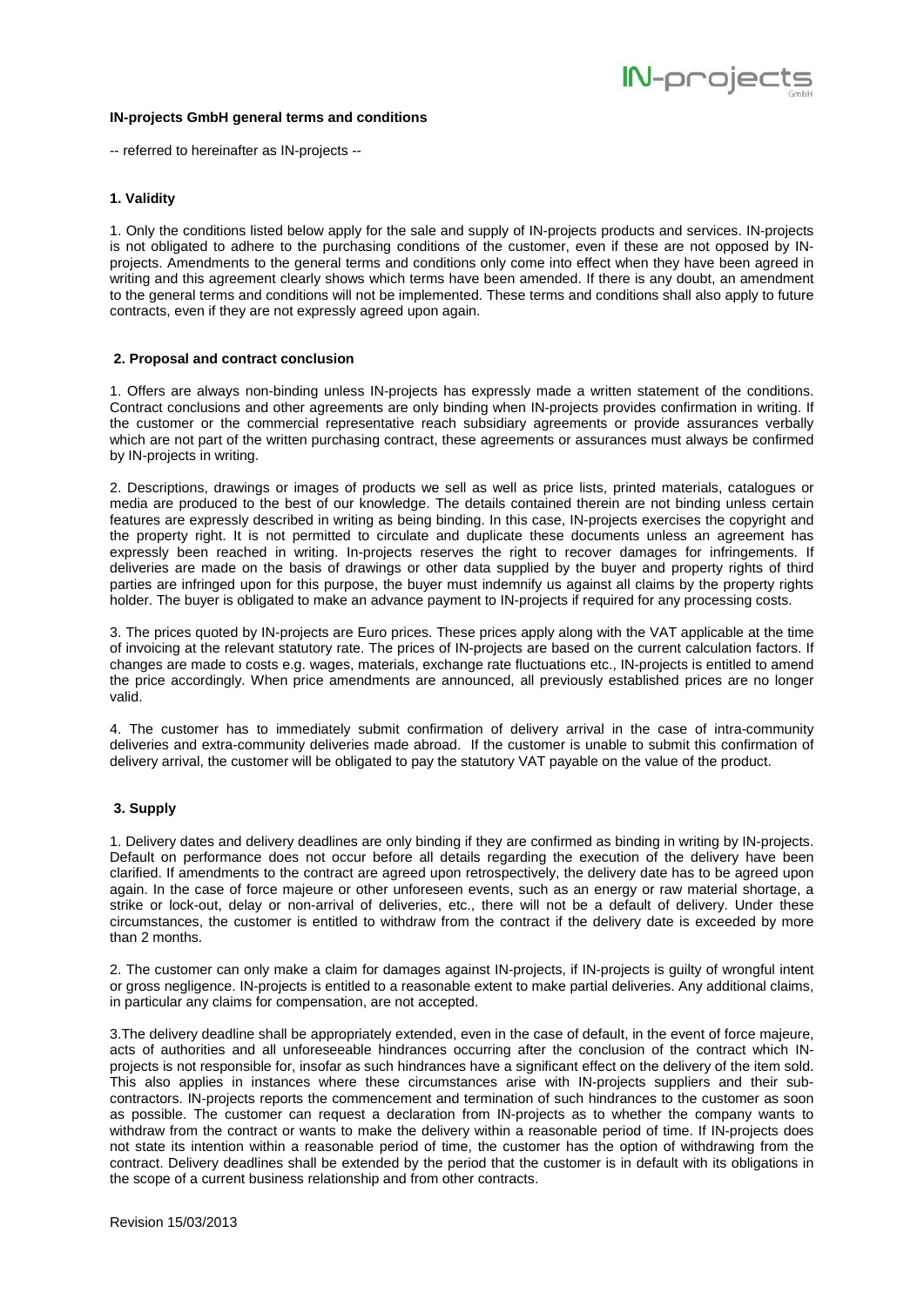

### **4. Defect complaint**

1. Complaints regarding incomplete or incorrect deliveries must be made immediately in writing within a period of 8 working days after the arrival of the product at the specified destination.

2. Claims for apparent defects can only be submitted within 14 days. If a defect is detected, the preparation and processing of products must be brought to an end immediately. The date of delivery at the destination and the date of receipt of the complaint letter are decisive for the time limit mentioned above.

3. If the company is not informed of the defects immediately in writing, all rights under this warranty will expire.

4. Claims for damages become invalid after 6 months at the latest following the transfer of risk, while all other claims become invalid after one year unless shorter statutory periods of limitation have been stipulated by law.

5. As the sales item is usually a complex technical product, it is assumed that the customer knows everything about it. Incompatibilities with similar components and equipment from other manufacturers already used are therefore no reason for defect complaints. Aside from the data sheet made available by the manufacturer, INprojects is not obligated to provide any information on the sales item, even if IN-projects has done so under exceptional circumstances with previous purchasing contracts.

#### **5. Guarantee**

1. In the case of justified complaints, IN-projects has the choice of either offering to repair the product or to provide a replacement.

2. If IN-projects lets an appropriate extension it has set elapse without fixing the damage the product has, the customer will be entitled to choose between cancelling the contract (conversion) and a reduction of the purchase price (decrease).

3. The liability for the consequences arising does not include an improper change or repair works carried out by the customer or third parties.

4. Further claims made by the customer are precluded; particularly compensation claims for extensive damage which was not caused to the delivery item itself and to some extent conflicts with third party rights.

#### **6. Payment conditions**

1. The invoices of IN-projects are always due on the date of issue and are payable within 30 days of the invoice date at the latest without any deduction. If the delivery is required on open account (destination), it is necessary to let IN-projects carry out a credit check. If the customer does not meet his payment obligations or circumstances have arisen that make it necessary to check the customer's credit rating, all outstanding claims will immediately be due.

2. If a customer defaults on payment, IN-projects will however be entitled to default interest amounting to the bank lending rates calculated by IN-projects and at least 8 percentage points above the basic interest rate. Furthermore, all claims to IN-projects are due immediately regardless of any extensions granted. In addition, INprojects is entitled to refuse to perform the contract either partially or in its entirety until the customer performs the service in return.

The offsetting with counterclaims or the assertion of rights of retention are only allowable if the claims made by the customer are acknowledged in writing and are recognised as being legally binding. The customer is not allowed to exercise any right of retention in connection with other or former transactions forming part of the current business relationship. IN-projects is entitled to offset claims with counterclaims at any time.

If it has become evident after the conclusion of the contract that the claim made by IN-projects for payment is being jeopardised due to the customer's inability to pay, IN-projects is entitled to refuse performance of its services and to set the buyer a deadline by which payment shall be a concurrent condition of delivery or by way of security. In the event that payment deadline expires without any action being taken, IN-projects is entitled to withdraw from the contract and request compensation. A deadline is not necessary if the customer seriously and ultimately refuses the service or in the case of particular circumstances which justify the immediate withdrawal of IN-projects from the contract while taking the interests of both parties into consideration.

## **7. Retention of ownership**

1. The ownership shall be transferred to the customer if he has paid off all his debts from the business relationship. This also applies when the purchase price has been paid for certain product deliveries designated by IN-projects. In the case of current accounts, the retained property is regarded as security for the offset balance. If bills of exchange or cheques are given in payment, they only count as payment when they have been cashed. If